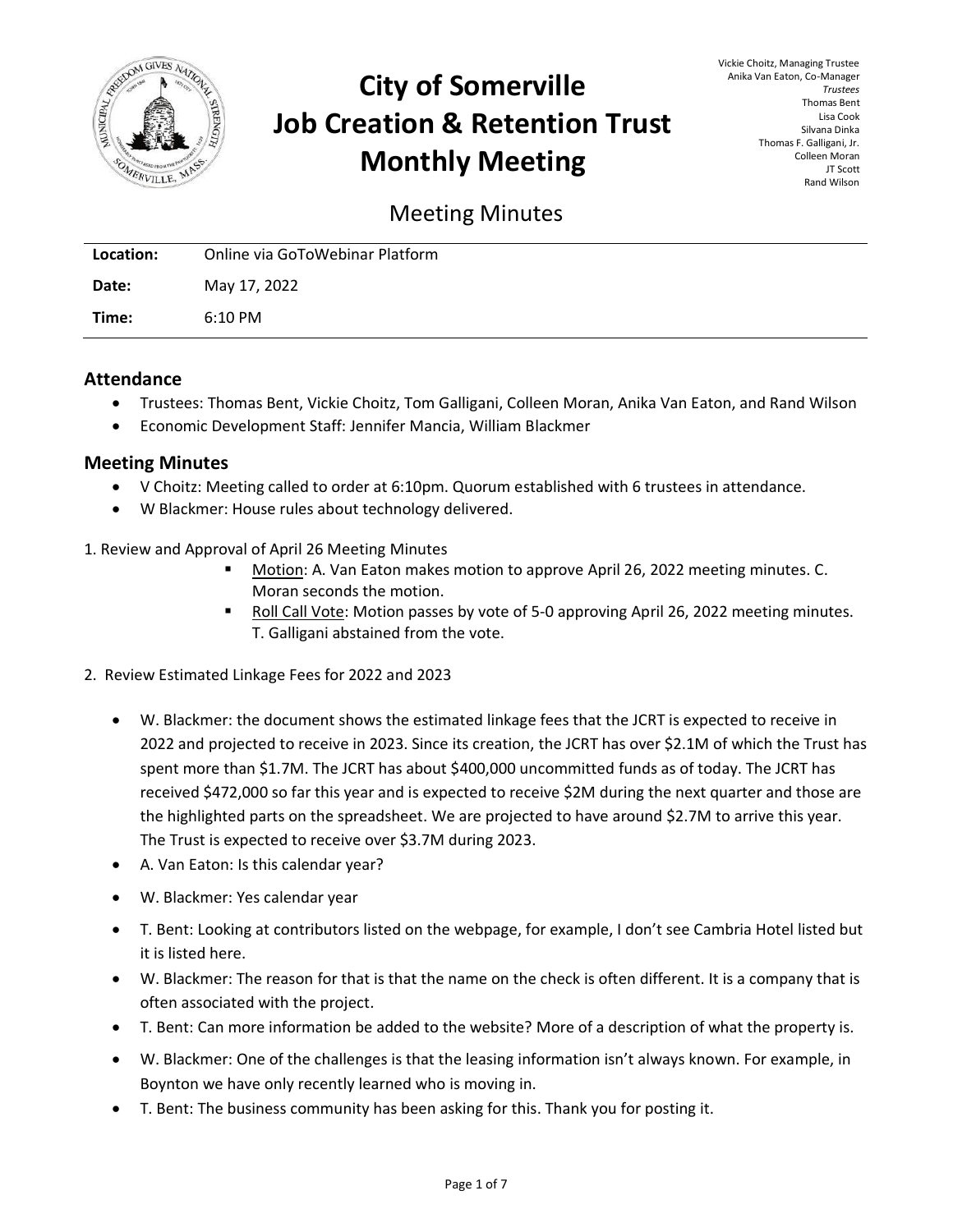- W. Blackmer: The estimated linkage fees will be updated and shared on every agenda.
- V. Choitz: Let's keep in mind that we have \$431,000.

## 3. Review Current Status of Investment Priorities

- V. Choitz: Co-Chairs worked with staff to create a spreadsheet showing the investment strategies under where each priority.
- W. Blackmer: The tracker shows the ranked priorities that the Trust voted on in Spring 2021 organized by Talent Equity Playbook Strategy and Individual Investment. It will be maintained and shared to show the Trust's progress toward each investment and strategy whether it is an agenda item at a given meeting or not. Asked if anyone had questions about this document. For example, Just A Start's status is listed as renewed since the Board voted to renew the Contract in December 2021, timeline indicates the contract is funded through March 2023, and the next steps column indicates the contract is eligible for a potential renewal vote in Spring 2023. This will be a routinely updated document to be able to reference where we are with each priority.
- V. Choitz: On priority number 2 has the money been set aside for the childcare program?
- W. Blackmer: Yes, it has been set aside.
- V. Choitz: Looking at page 2 some of the lower priorities we haven't done anything on yet. On page priority number 9 supporting employer ownership models, we haven't made any progress yet. Which is fine. This could stay on the list for next time we vote on priorities, or we could add other priorities.
- A. Van Eaton: stated that this document is very helpful.
- V. Choitz: This will remain as a standing agenda item.
- R. Wilson: I want to reiterate community concern about local hire. Maybe it's part of the suite of experiential learning opportunities.? Just want to make sure that local hire remains a priority for the Board.
- W. Blackmer: Local hire is a priority woven into a lot of our existing priorities. When we speak with the training organizations we are asking about the number of participants being hired by Somerville businesses and encouraging them to make more connections. Priority 5, the Good Municipal Jobs Training Initiative scope of work draft, does also has a clause in there related to the preference for local hire.
- T. Galligani: It's a great point, Rand, and want to provide some context. It's actually a SomerVision goal and part of the Mayor's 100 Days Agenda as well. J. Mancia and W. Blackmer work with Mobility planners on how to reduce trips to work. Some of the data we require is for employers to give us a report on how many local residents are being hired. We are using the information to ensure that businesses are affirmatively marketing to Somerville residents in alignment with our mobility and climate goals.
- R. Wilson: It seems like a great opportunity to mention to the public that we will be having a job fair. I am hoping that the Jobs Trust can contribute to this larger agenda. I know that for example the Community Benefits Agreement also requires reporting on local hire to the Union Square Neighborhood Association. The six sites that encompass that agreement maybe as a pathway to local jobs there can be something that we can help foster the relationship between developers and neighborhood associations.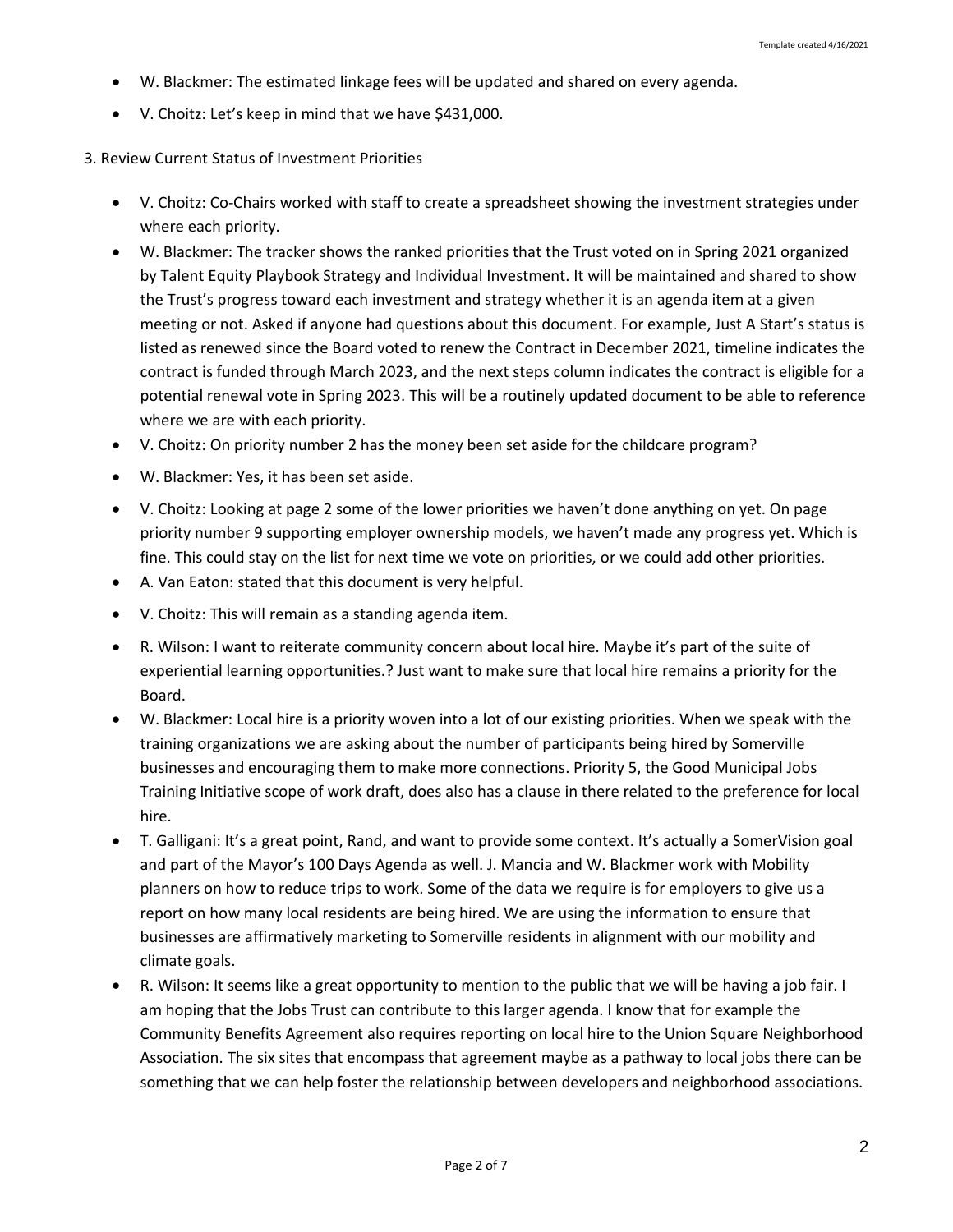#### 4. Industry-Specific Training Grantee Updates

- a. Vote to renew AACA, awarding \$220,540 to provide job training and placement to 20 residents.
- V. Choitz: just to remind folks we need 6 out of 9 board members to approve funding votes and we have 6 trustees in attendance.
- W. Blackmer: AACA's final report was shared with the Board on April 29th. AACA concluded the contract with 20/20 enrollments and 18/20 job retentions. 90% attained a job for more than 3 months. The average placement wage was \$20.93. City staff are recommending a vote on awarding \$220,540 to AACA to provide 20 more Somerville residents with job training and placement services in the coming year.
- V. Choitz: Any questions or comments?
- T. Bent: Would like to make a motion and then have a discussion.
- V. Choitz: Last meeting we had agreed to have the discussion first before the motion. Any questions?
- T. Bent: Is AACA going to provide training at Somerville High School
- W. Blackmer: I don't have any updates. AACA ended up partnering with another institution that had the space that was required to facilitate their trainings.
- R. Wilson: Has anyone every benchmarked if we instead just gave people \$10,000 to 20 individuals to find training on their own.
- V. Choitz: Yes, we are exploring this with the Job Training Scholarship idea. If there are no further questions or concerns, I'd like to see if anyone wants to entertain the motion to renew AACA's grant.
	- Motion: T. Bent makes motion to approve awarding \$220,540 to AACA to provide 20 more Somerville residents with job training and placement services in the coming year. April 26, 2022 meeting minutes. A. Van Eaton seconds the motion.
	- Roll Call Vote: Motion passes by a unanimous roll call vote of 6-0.
- b. Vote to renew Per Scholas, awarding \$107,100 to provide job training and placement to 15 residents.
- W. Blackmer: Per Scholas's final report was shared with the Board on May 13<sup>th</sup>. Per Scholas concluded the contract with 15/15 enrollments and 11/15 job retentions. The average placement wage was \$26.54. City staff are recommending a vote on awarding \$107,100 to Per Scholas to provide 15 more Somerville residents with job training and placement services in the coming year.
- V. Choitz: I was initially a little nervous about the 11/15 job retentions, because of the strong retention results we are seeing from the other grantees. But they have met their outcome obligations for their first year. Any questions or discussion?
- C. Moran: How long is the training and are participants paid?
- W. Blackmer 3 to 4 months training. They do receive a stipend. One reason for increase in contract size is, because they are increasing stipend amount.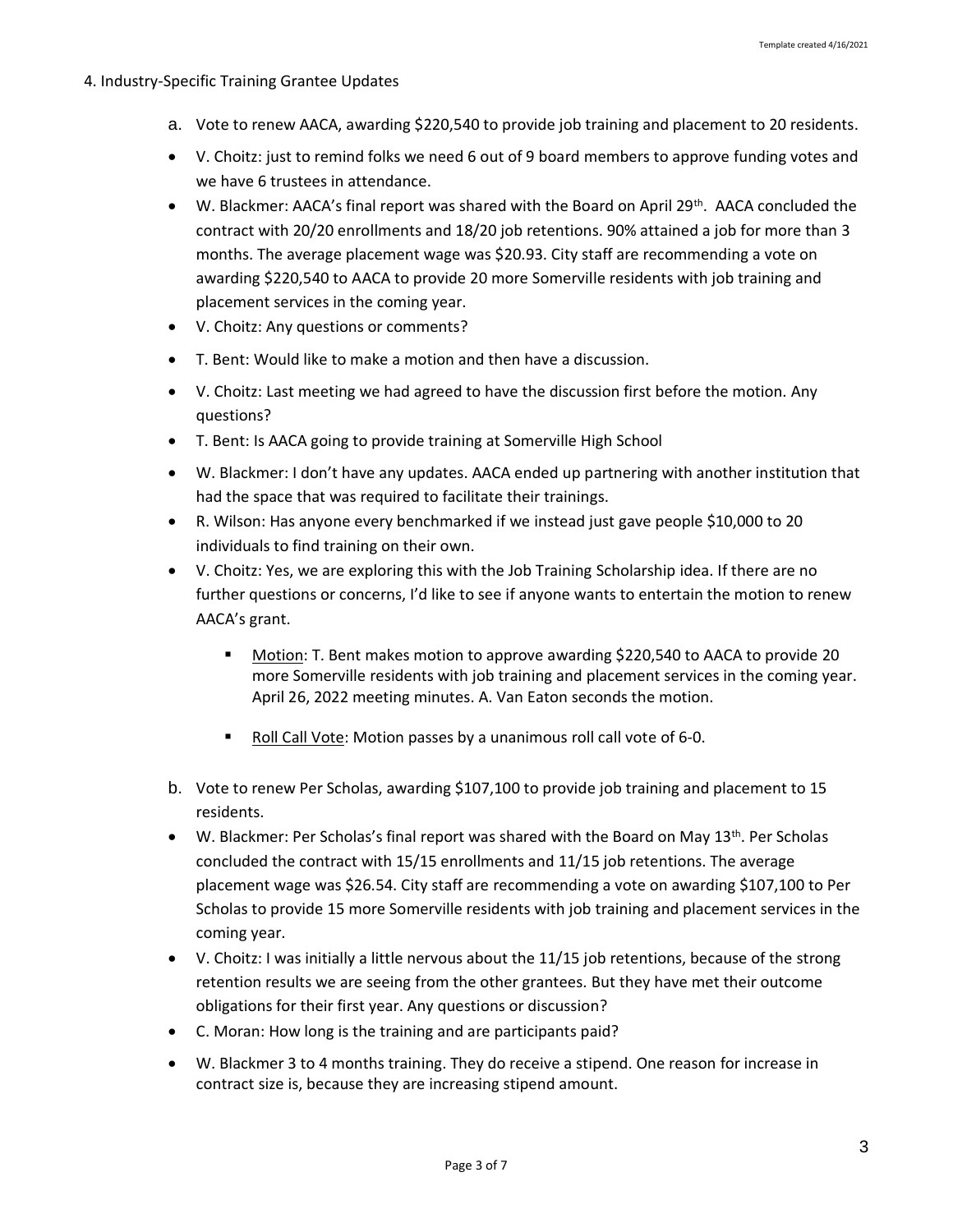• V. Choitz: You may recall that we had a graduate come and speak with us at a previous JCRT meeting and she mentioned that the stipend was one of the important components of the program.

Motion: C. Moran makes motion to approve awarding \$107,100 to Per Scholas to provide 15 more Somerville residents with job training and placement services in the coming year. T. Bent seconds. Roll Call Vote: Motion passes by a unanimous roll call vote of 6-0.

- 5. Good Municipal Jobs Training RFP Discussion
	- V. Choitz: Board had voted in list of prioritized investments to invest in a feasibility study for an apprenticeship program. Had discussions with the Board and community members who proposed this idea. We decided to continue to study the municipal apprenticeship idea and better understand what it could look like, but in the meantime not stall folks from access to good municipal jobs. William sent a draft of a proposed scope of work to the Board. We are proposing and integrated education training model paired with workplace readiness programming. Other program factors were included, like wrap around services, career navigation and stipends. We said that this program requires partnerships, outlined key partners that we have seen in the field. Wanted to prioritize placements in City of Somerville openings, but not penalize providers for getting participants jobs in Somerville. We set a goal all participants being interviewed by the City of Somerville and have a goal of at least 50% being placed with the City of Somerville employer. Would suggest that we bump up the fund to \$200,000. There is a lot of funding coming in and could give larger stipends. Any changes could be made. Should we vote to approve, this would be the scope of work. Would love thoughts and comments.
	- R. Wilson: How do you see the RFP being drafted? This seems like a vision instead of an RFP.
	- V. Choitz: This would be the scope of work that is placed within the larger RFP. We are just having a conversation tonight. Folks can absorb it more.
	- T. Bent: I thought there was mention of training for hoisting licenses and CDL. On the technical training accounts payable and digital literacy. Could our ESOL providers modify their program to comply with this RFP? It will be interesting to see who applies for this.
	- W. Blackmer: Yes, those specific trainings are mentioned in the RFP. Collaboration is a big consideration and many of the providers you mention would have the opportunity to work together.
	- V. Choitz: It would be interesting to build the beginning of the pipeline to these job opportunities.
	- C. Moran: This is a unique and novel approach.
	- R. Wilson: Is this idea partially initiated with the Somerville Municipal Employees Association? Is this draft something that can be shared with them before we go further?
	- V. Choitz: Yes, this is a public document. It is available on the website and can be shared via link. If we wanted a couple of robust programs, we could get two programs going. Don't limit your vision to the numbers on the paper.

6. Review and Discussion on Board Processes and Parameters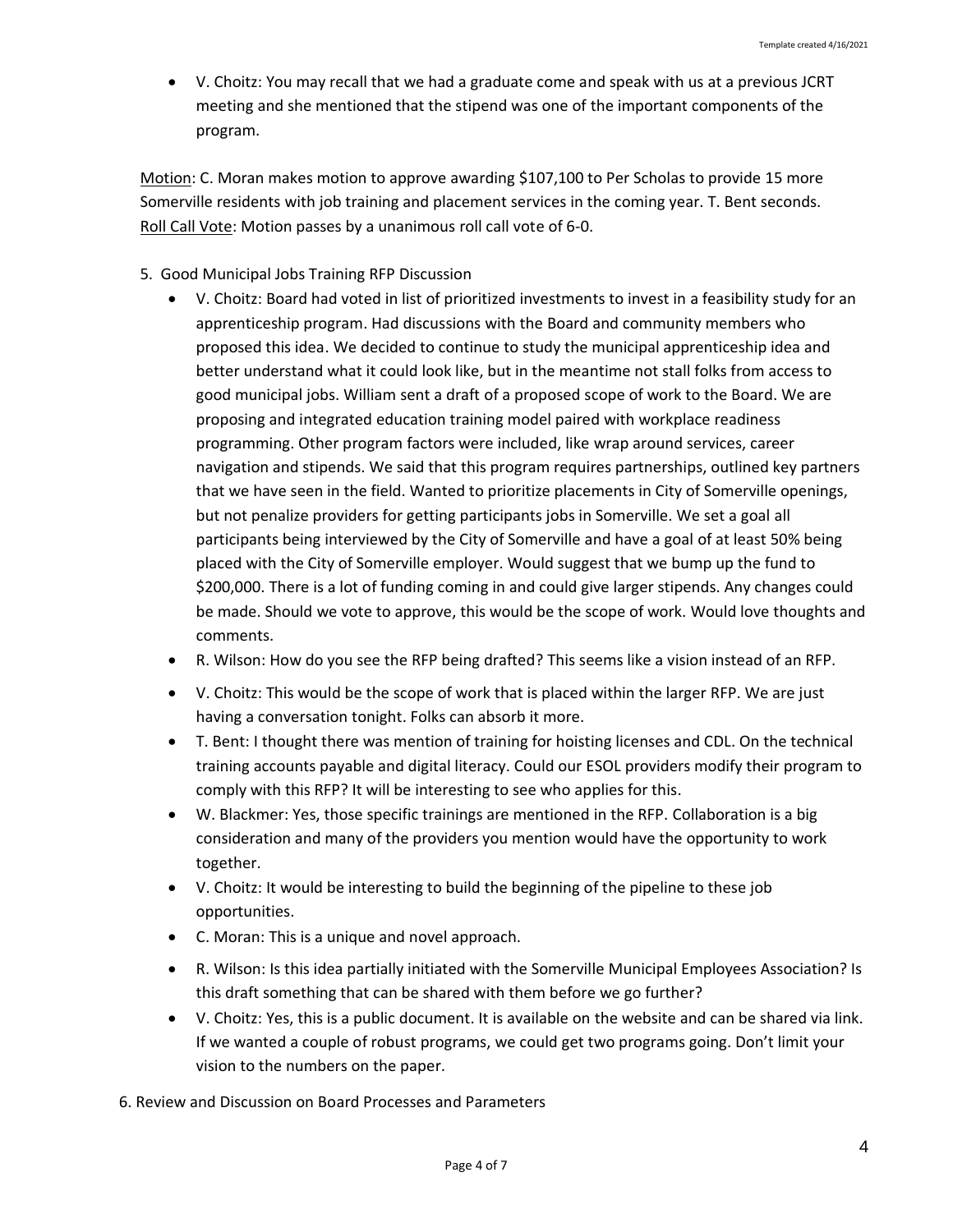- a. Schedule for Establishing and Implementing Jobs Trust Board Funding Priorities
	- V. Choitz: Reviewing process. There are a few new members and two new staff. As we were looking at how we were doing things it's good for us to codify things. We developed two documents. The first lays out the voting schedule for establishing and implementing investment priorities. Not saying this is what we must do moving forward. The way we have been operating so far is:

1. Spring or summer: vote on Priority Investments to select and rank them, there was a big calculation and there was an aggregated number. In general we have tried to follow the list in order when making awards.

2. September: Annual Meeting every September and present an Annual Report at the Annual Meeting. It's standard operating procedures attached to the bylaws. There are two annual reports on the website for 2020 and 2021.

3. Fall: Annual Public Meeting to present the Annual Report and get input and feedback on priority investment ideas for the coming year. The annual report is presented. It is not required by the bylaws but is a tradition. After the public meeting we consider implementation of ideas generated by the public.

4. Winter-Spring: Hold 2-3 Board meetings to discuss potential new priority investments for the coming year.

Would love feedback and suggestions. Don't need to codify it in the standard operating procedures, but it should be written down and clearly understood.

- A. Van Eaton: This is helpful.
- C. Moran: Thank you for laying it out. It's great.
- W. Blackmer: I recommend a clause about considering the asks that we do receive due to emergency situations or that arrive at other points in the year. We should include a sentence about how the Board may consider these items as they arise.
- V. Choitz: Noted this and will add a sentence.
- T. Bent: It's laid out well. Thank you.
- V. Choitz: Will use moving forward and can revisit.
- b. Parameters for voting
	- i. Vote on amending JCRT Operating Procedures
	- V. Choitz: We want to review the parameters for voting. Suggesting codifying the procedure by amending the operating procedures. It fits best under Article 4. Need to do three votes for every prioritized investment. Every year we would put forth a dozen ranked items and would vote on those and the estimated funding amount for each. One example was funding rapid response and said maybe \$50,000 would be allocated. But then staff connected with a state agency and the \$50,000 wasn't needed. According to bylaws a funding vote would require a 2/3 majority. Non-funding votes like changing operating procedures, just need a simple majority, which would be 3 out of 5 members if a quorum is just reached. The second vote would be once we have a very clear description of the ranked items, we would obligate the number and voting on the release of an RFP. This vote is not distributing money but it would set aside funds. After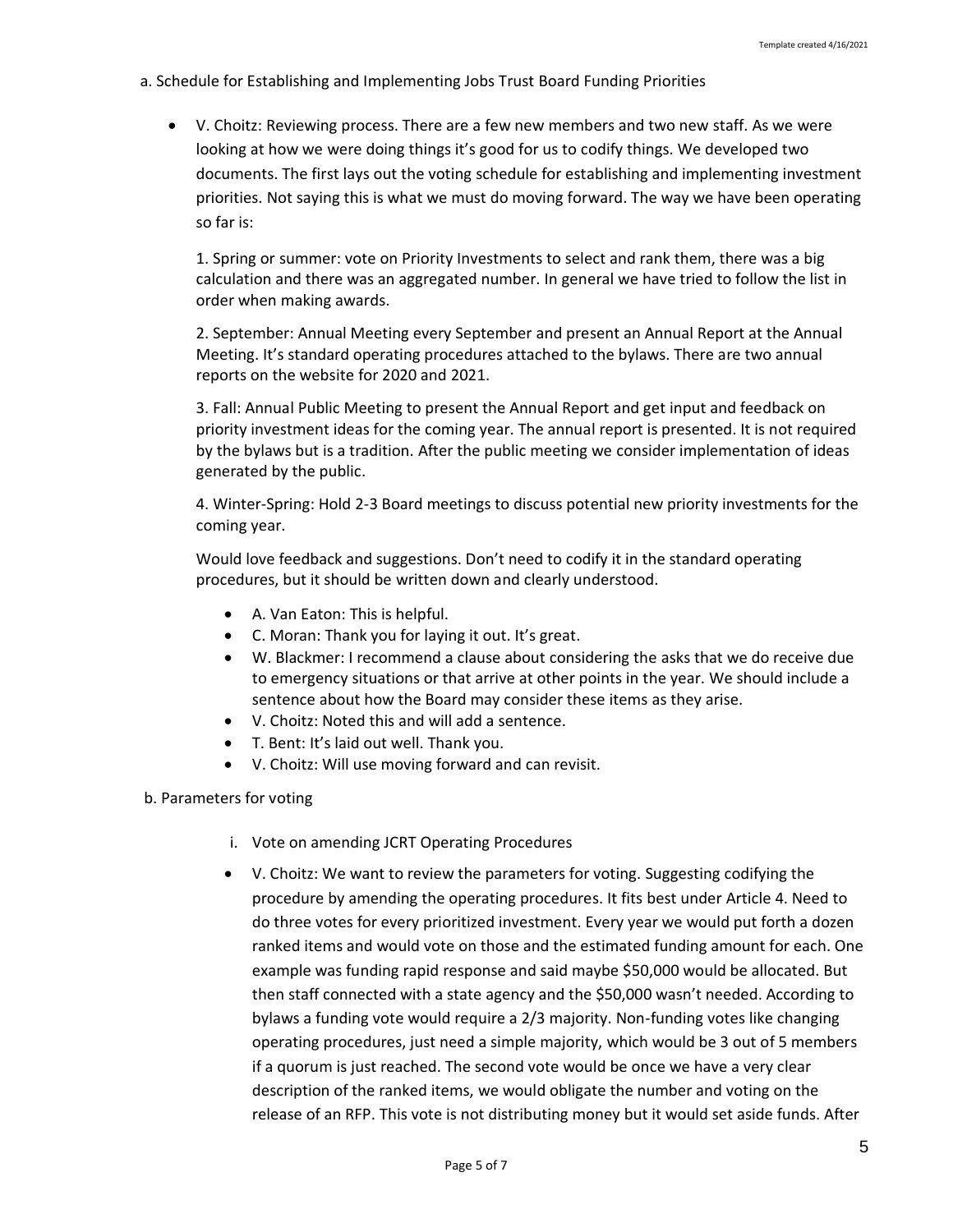a subcommittee revies the responses to proposal and suggest grants to fund we will then distribute funds. We would need 2/3 board members to vote to distribute funds.

- T. Galligani: This is helpful. One suggestion in terms of voting for those in the future would be to name what each vote is. It would be easier to read. Example: Vote one could be the "Ranked Priority Investment Vote."
- A. Van Eaton: I am wondering what votes we would take on an emergency item or item that for another reason is not part of the ranked priority vote. The second and third vote would make sense to happen off cycle. Wondering how it would offset with the first vote.
- V. Choitz: Can add language in number 2 and 3 to address off cycle votes.
- T. Galligani: We should have a 2/3 of all eligible board members would have to approve the ranked items.
- V. Choitz: We would want to be consistent to have 2/3 of the board vote on non-ranked items as well.
- T. Galligani: Non-ranked items in my opinion should be unanimous vote. Would love to keep to the once-a-year cycle. But understand am probably in the minority.
- V. Choitz: I also prefer that.
- T. Bent: I agree. A 2/3 should be minimum.
- A Van Eaton: I agree this sets the foundation for everything we do. Also like the idea of 2/3 votes. Can adjust around the edges. There are benefits to their being super majority support on these votes.
- V. Choitz: Given this discussion, let's hold off on voting on this tonight as I would like to give everyone a clean copy before voting.
- 7. Interesting Articles, Reports, or Workforce Development Trends

W Blackmer: I'd like to mention the job fair happening on May 26<sup>th</sup> @ the Mystic as a great opportunity for residents to connect with opportunities at local employers and resources providers.

V Choitz: In foreshadowing for next month's meeting on June 21, 2022, assuming we have additional funding, we'd like to vote on the proposal and workplan that we received from SCALE. I will be sharing updated versions in relation to item #6 above.

- 8. Additional Items not reasonably anticipated by the Chair
	- a. None.
- 9. Adjournment

Motion: V Choitz makes motion to adjourn. Seconded by R. Wilson. Vote passes unanimously by roll call.

## **Meeting Materials:**

- draft Job Creation & Retention Trust Meeting Minutes 4.26.2022
- JCRT Estimated Linkage Fees 2022-2023
- JCRT Investment Priority Tracker
- Good Municipal Jobs Draft
- Proposed Amendment Process for Voting on Funding Investments